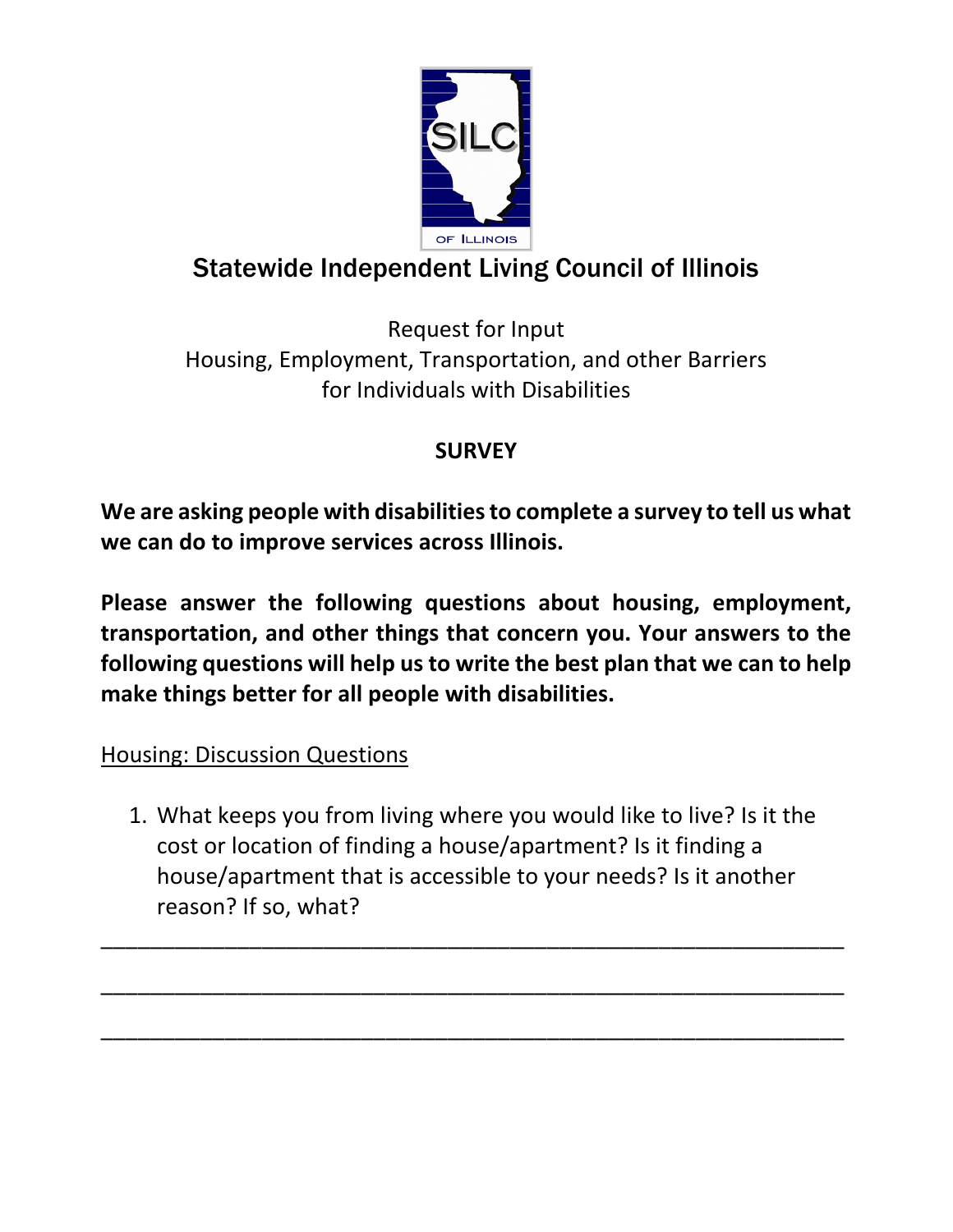2. Look at the reasons you listed and tell us how we can get rid of those things that make housing a problem.

\_\_\_\_\_\_\_\_\_\_\_\_\_\_\_\_\_\_\_\_\_\_\_\_\_\_\_\_\_\_\_\_\_\_\_\_\_\_\_\_\_\_\_\_\_\_\_\_\_\_\_\_\_\_\_\_\_\_\_\_

\_\_\_\_\_\_\_\_\_\_\_\_\_\_\_\_\_\_\_\_\_\_\_\_\_\_\_\_\_\_\_\_\_\_\_\_\_\_\_\_\_\_\_\_\_\_\_\_\_\_\_\_\_\_\_\_\_\_\_\_

\_\_\_\_\_\_\_\_\_\_\_\_\_\_\_\_\_\_\_\_\_\_\_\_\_\_\_\_\_\_\_\_\_\_\_\_\_\_\_\_\_\_\_\_\_\_\_\_\_\_\_\_\_\_\_\_\_\_\_\_

#### Employment: Discussion Questions

1. If you want to work but don't, what keeps you from finding a job and keeping that job? Is it that you don't know where to look? Is it that you don't know how to talk to an employer? Is it that you don't have the skills you need? Is transportation a problem? Are you afraid of losing your SSI? Do you need an accommodation for your disability but are afraid to ask? Is there another reason? If so, what?

\_\_\_\_\_\_\_\_\_\_\_\_\_\_\_\_\_\_\_\_\_\_\_\_\_\_\_\_\_\_\_\_\_\_\_\_\_\_\_\_\_\_\_\_\_\_\_\_\_\_\_\_\_\_\_\_\_\_\_\_

\_\_\_\_\_\_\_\_\_\_\_\_\_\_\_\_\_\_\_\_\_\_\_\_\_\_\_\_\_\_\_\_\_\_\_\_\_\_\_\_\_\_\_\_\_\_\_\_\_\_\_\_\_\_\_\_\_\_\_\_

\_\_\_\_\_\_\_\_\_\_\_\_\_\_\_\_\_\_\_\_\_\_\_\_\_\_\_\_\_\_\_\_\_\_\_\_\_\_\_\_\_\_\_\_\_\_\_\_\_\_\_\_\_\_\_\_\_\_\_\_

\_\_\_\_\_\_\_\_\_\_\_\_\_\_\_\_\_\_\_\_\_\_\_\_\_\_\_\_\_\_\_\_\_\_\_\_\_\_\_\_\_\_\_\_\_\_\_\_\_\_\_\_\_\_\_\_\_\_\_\_

2. Look at the reasons you have listed and tell us how we can get rid of those things that make employment a problem.

\_\_\_\_\_\_\_\_\_\_\_\_\_\_\_\_\_\_\_\_\_\_\_\_\_\_\_\_\_\_\_\_\_\_\_\_\_\_\_\_\_\_\_\_\_\_\_\_\_\_\_\_\_\_\_\_\_\_\_\_

\_\_\_\_\_\_\_\_\_\_\_\_\_\_\_\_\_\_\_\_\_\_\_\_\_\_\_\_\_\_\_\_\_\_\_\_\_\_\_\_\_\_\_\_\_\_\_\_\_\_\_\_\_\_\_\_\_\_\_\_

\_\_\_\_\_\_\_\_\_\_\_\_\_\_\_\_\_\_\_\_\_\_\_\_\_\_\_\_\_\_\_\_\_\_\_\_\_\_\_\_\_\_\_\_\_\_\_\_\_\_\_\_\_\_\_\_\_\_\_\_

\_\_\_\_\_\_\_\_\_\_\_\_\_\_\_\_\_\_\_\_\_\_\_\_\_\_\_\_\_\_\_\_\_\_\_\_\_\_\_\_\_\_\_\_\_\_\_\_\_\_\_\_\_\_\_\_\_\_\_\_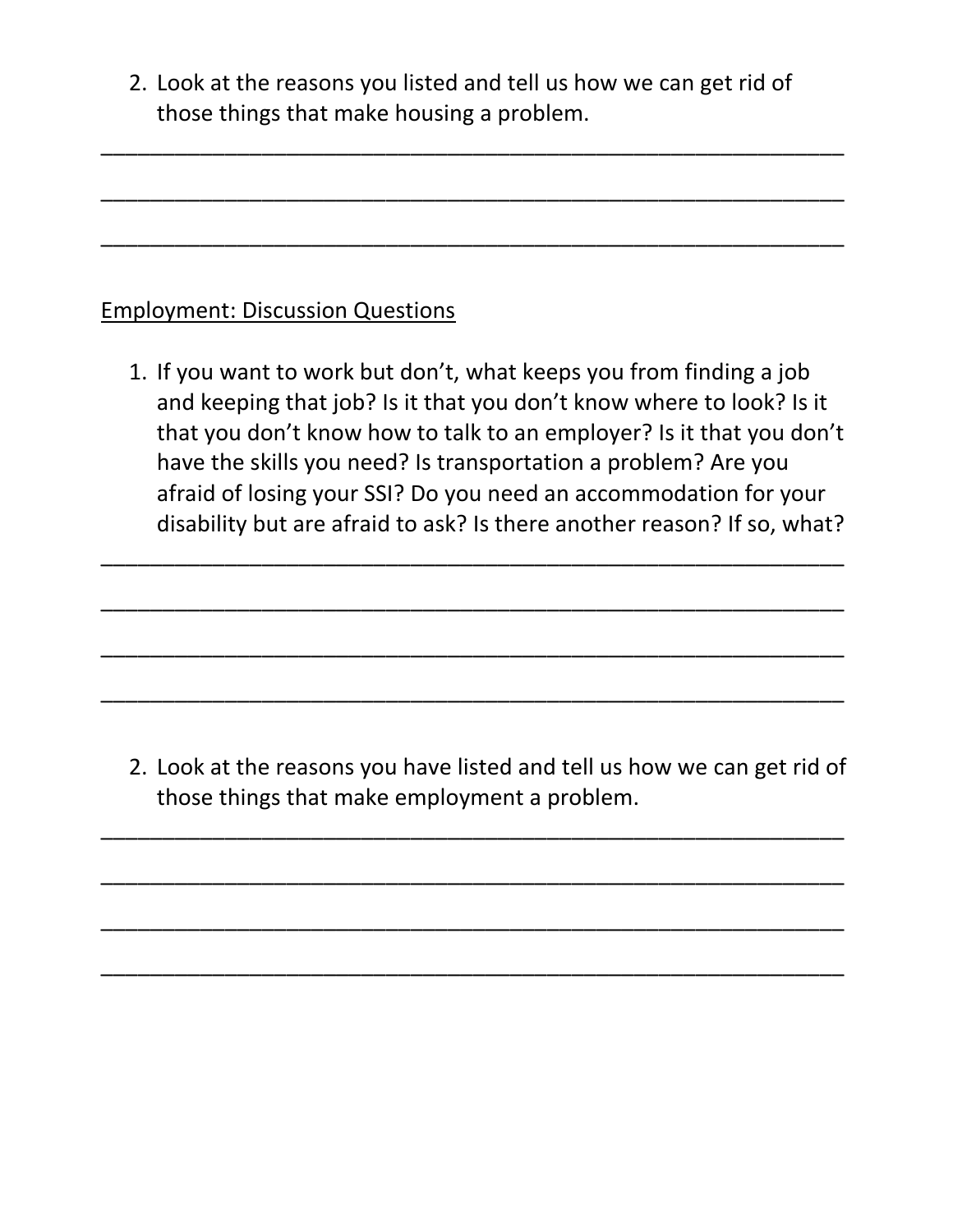#### Transportation: Discussion Questions

1. Do you rely on public transportation such as a bus or door to door service? Do you have someone in your family who takes you places? What are the biggest problems you have with transportation? Is it the cost? The availability? Knowing how to use public transportation? The service not available during the hours that you need? Do you feel unsafe using it or is it something else?

 $\overline{\phantom{a}}$  , and the contract of the contract of the contract of the contract of the contract of the contract of the contract of the contract of the contract of the contract of the contract of the contract of the contrac

 $\overline{\phantom{a}}$  , and the contract of the contract of the contract of the contract of the contract of the contract of the contract of the contract of the contract of the contract of the contract of the contract of the contrac

 $\overline{\phantom{a}}$  , and the contract of the contract of the contract of the contract of the contract of the contract of the contract of the contract of the contract of the contract of the contract of the contract of the contrac

\_\_\_\_\_\_\_\_\_\_\_\_\_\_\_\_\_\_\_\_\_\_\_\_\_\_\_\_\_\_\_\_\_\_\_\_\_\_\_\_\_\_\_\_\_\_\_\_\_\_\_\_\_\_\_\_\_\_\_\_

2. Look at the reasons you listed and tell us what we need to do to get rid of the things that make transportation a problem.

\_\_\_\_\_\_\_\_\_\_\_\_\_\_\_\_\_\_\_\_\_\_\_\_\_\_\_\_\_\_\_\_\_\_\_\_\_\_\_\_\_\_\_\_\_\_\_\_\_\_\_\_\_\_\_\_\_\_\_\_

\_\_\_\_\_\_\_\_\_\_\_\_\_\_\_\_\_\_\_\_\_\_\_\_\_\_\_\_\_\_\_\_\_\_\_\_\_\_\_\_\_\_\_\_\_\_\_\_\_\_\_\_\_\_\_\_\_\_\_\_

\_\_\_\_\_\_\_\_\_\_\_\_\_\_\_\_\_\_\_\_\_\_\_\_\_\_\_\_\_\_\_\_\_\_\_\_\_\_\_\_\_\_\_\_\_\_\_\_\_\_\_\_\_\_\_\_\_\_\_\_

\_\_\_\_\_\_\_\_\_\_\_\_\_\_\_\_\_\_\_\_\_\_\_\_\_\_\_\_\_\_\_\_\_\_\_\_\_\_\_\_\_\_\_\_\_\_\_\_\_\_\_\_\_\_\_\_\_\_\_\_

Other Areas of Concern

What other things can you think of that make it hard for you to live in your community and be independent?

\_\_\_\_\_\_\_\_\_\_\_\_\_\_\_\_\_\_\_\_\_\_\_\_\_\_\_\_\_\_\_\_\_\_\_\_\_\_\_\_\_\_\_\_\_\_\_\_\_\_\_\_\_\_\_\_\_\_\_\_

\_\_\_\_\_\_\_\_\_\_\_\_\_\_\_\_\_\_\_\_\_\_\_\_\_\_\_\_\_\_\_\_\_\_\_\_\_\_\_\_\_\_\_\_\_\_\_\_\_\_\_\_\_\_\_\_\_\_\_\_

\_\_\_\_\_\_\_\_\_\_\_\_\_\_\_\_\_\_\_\_\_\_\_\_\_\_\_\_\_\_\_\_\_\_\_\_\_\_\_\_\_\_\_\_\_\_\_\_\_\_\_\_\_\_\_\_\_\_\_\_

 $\overline{\phantom{a}}$  , and the contract of the contract of the contract of the contract of the contract of the contract of the contract of the contract of the contract of the contract of the contract of the contract of the contrac